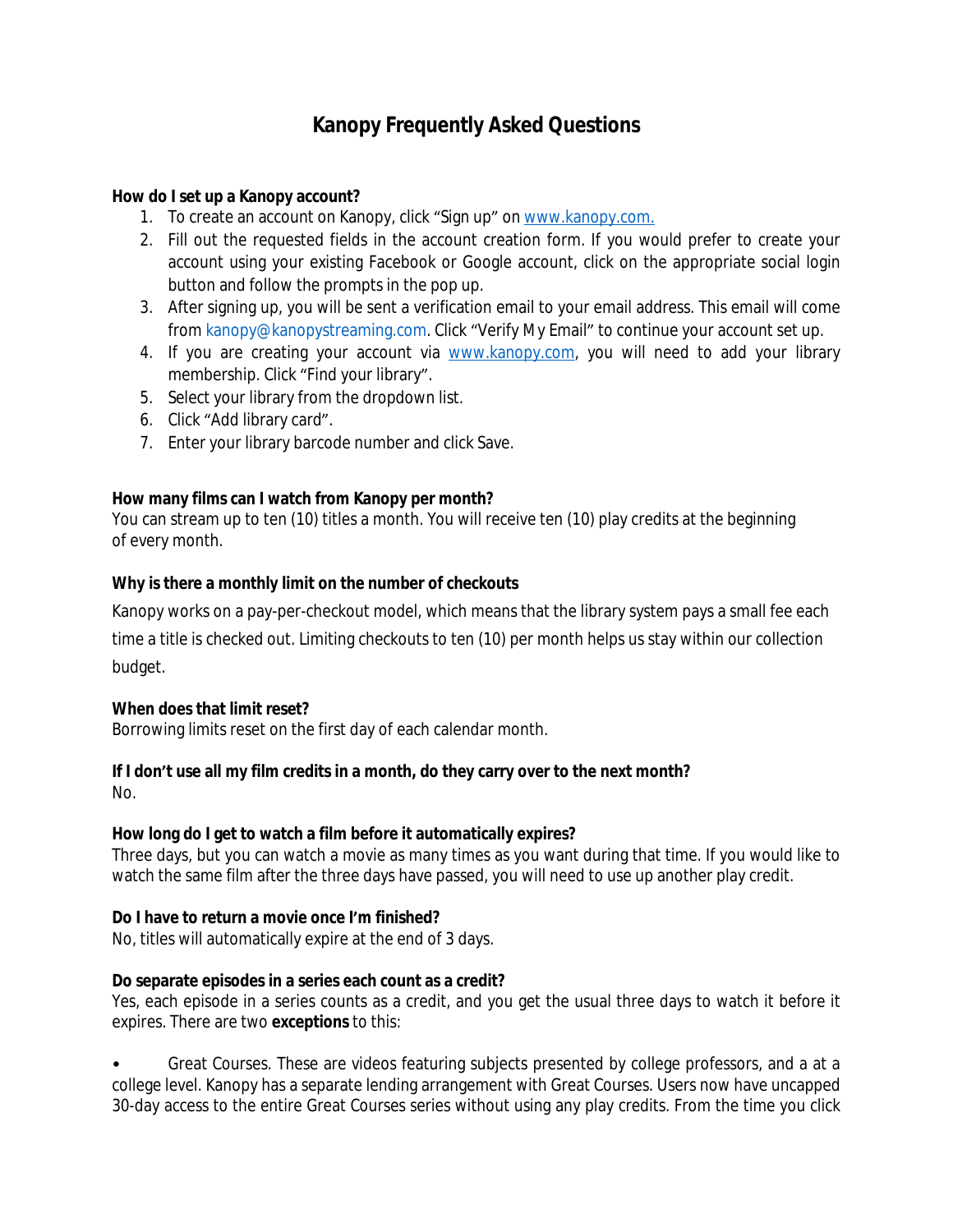"play" you will have 30 days to complete all of the videos in a course. Previously, each video in a course used one of the ten (10) allotted monthly play credits.

• Kanopy Kids. Please see the next FAQ for details.

### **What is Kanopy Kids, and how are the lending limits different?**

Kanopy Kids is a collection of films and TV series that inspire and inform, helping children develop social emotional skills and reinforce valuable learning topics, such as history, science, and new languages. Kanopy Kids has a diverse selection of educational and entertaining content that range across Movies, TV Series, Animated Storybooks, Live Action, and Animated favorites. Kanopy Kids content is appropriate for children ages 2 and up, with a focus on children age 2-8.

All Kanopy Kids content is available for 30 days on a rolling basis. It allows for unlimited plays and replays of any content in Kanopy Kids. Additionally, Kanopy Kids content does not count against your monthly credits. To access Kanopy Kids, look for the word KIDS on the initial Kanopy screen. Parental controls are available for Kanopy Kids. Clic[k here](https://help.kanopy.com/hc/en-us/articles/360003268334#pin) for more information.

## **What is Credit-Free Viewing?**

From time to time, you'll see a "Credit-Free" shelf on the Kanopy homepage. You will be able to view the videos on this shelf without using any of your play credits. The video will remain credit-free for as long as it is on the shelf. If it is no longer on the shelf, a play credit will be required to watch.

#### **How can I keep track of the titles I am watching?**

In your computer, go to your Kanopy Account, then your Viewing History. Titles you are watching during your allotted three days will have a green 'Continue watching' button. Titles you have already watched will also be listed. In your app, tap the menu icon in the upper left corner and look for the 'Continue watching' link. Viewing history is not available through the mobile device app.

#### **Can I create my own video lists?**

You can save titles to watch at a later date by clicking on +My List. You can access the +My List option by either hovering over the title, or clicking on the title, either way will work. Titles are then added to your Watchlist. You can see your saved titles by clicking on your username at the top of the page.

#### **Can I download Kanopy films and documentaries for offline viewing?**

No. You need an internet connection to watch films on Kanopy. The films cannot be downloaded to your device. They only stream through the internet.

#### **Does Kanopy work on my computer?**

Yes. Kanopy works on desktops and laptops, both PC's and Macs. Click [here](https://help.kanopy.com/hc/en-us/articles/115004590467-Supported-desktop-browsers-and-systems) for a quide to which browsers and operating systems work with Kanopy.

#### **Does Kanopy work on my TV?**

Yes. A Kanopy app is currently available for these TV devices: Apple TV and Airplay, Amazon Fire TV, Android TV, Roku, Telstra TV, and Chromecast. A Kanopy app for Samsung TV is currently in development and will be coming soon. If you do not have access to any of the above devices, you can also view Kanopy on your television by connecting your computer to your television via HDMI cable. Detailed instruction for TV devices are found on the Kanopy Help pages under [Kanopy TV Apps](https://help.kanopy.com/hc/en-us/articles/360019042413-Kanopy-TV-Apps)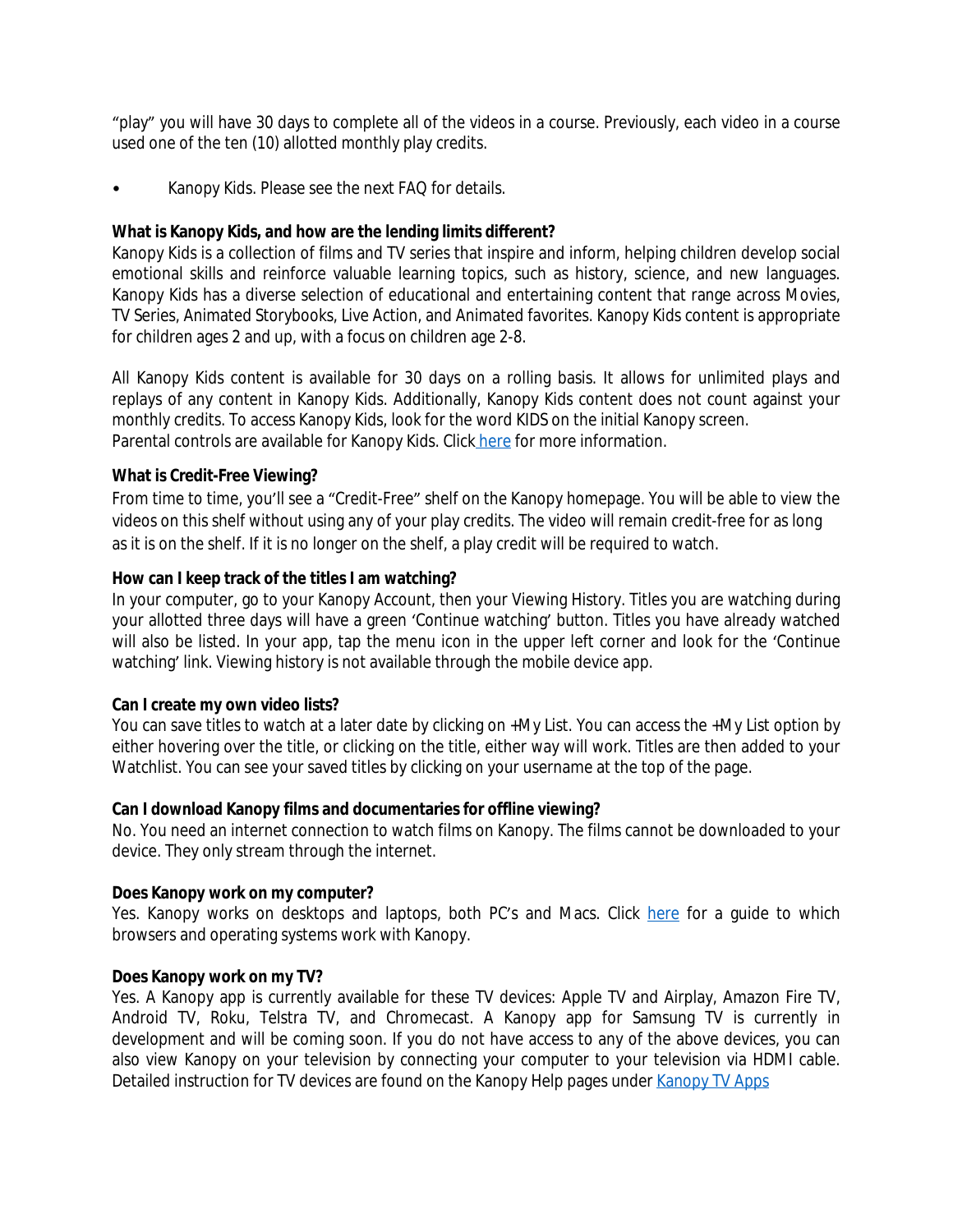#### **Are there apps? Can I play Kanopy on my tablet or phone?**

Yes, there is a Kanopy app for iOS and Android devices, and Kindle Fire tablets. It is important to set up your Kanopy account in your computer or mobile device browser before you download the app. Then you can go to your app store to find and download the Kanopy app. You can also access links to the apps at the bottom of the Kanopy help pages. There are detailed instructions to setting up Kanopy on your device in Kanopy [Help.](https://help.kanopy.com/hc/en-us/sections/207299708-Mobile-TV-Apps)

#### **Can I make sure I'm streaming with wifi instead of using up data on my mobile device?**

Yes. In your app, tap the menu icon in the upper left corner and look for 'Settings', and then 'Cellular Data'. Toggle it on (the switch will appear orange). When this is on, you will not be able to stream on the app unless you are connected to wifi.

#### **I have a slow internet connection, can I still use Kanopy?**

You can access Kanopy from various internet connections. Kanopy's video player incorporates an autobandwidth technology which tells them the strength of your internet connection on an ongoing basis after you press play on a film. Kanopy encodes every film into over 20 different quality levels so that they can optimize your viewing experience - if you have strong internet connection, they will deliver a high-quality video stream (in HD or otherwise); if you have a poor internet connection, they will deliver you the video in the best quality that be handled by your internet to minimize and avoid buffering. If you have a low-speed connection, you may receive a lower quality video file to ensure that you can view the program with no interruptions.

#### **Can visually impaired users access Kanopy titles?**

Yes, Kanopy's website and video player are both fully compatible with all screen readers on desktop browsers, as well as with iOS and Android devices.

#### **How do I turn on closed captions or subtitles?**

Kanopy automatically offers English subtitles on all non-English titles. They may be hard coded and appear automatically or need to be enabled through the closed caption tools. Nearly all films in English will also have closed captions available. Accessing them differs by device:

• Computers—hover your mouse over the Closed Caption symbol to access the captions and what format you prefer

- Mobile devices—while the film is playing, tap the speech bubble in the top right corner of the screen, and choose your preferred language.
- TVs—detailed instructions for different TV applications are available in Kanopy [Help.](https://help.kanopy.com/hc/en-us/articles/360019042413-Kanopy-TV-Apps)

#### **[What privacy do we have when we use Kanopy?](https://help.kanopy.com/hc/en-us/articles/360019042413-Kanopy-TV-Apps)**

Kanopy is a [third-party](https://help.kanopy.com/hc/en-us/articles/360019042413-Kanopy-TV-Apps) service that is governed by its own privacy policy and practices, not the Library's. [We advise that you consult Kanopy](https://help.kanopy.com/hc/en-us/articles/360019042413-Kanopy-TV-Apps)'s [Terms of Service](https://www.kanopy.com/terms)

If you use Facebook or Google when creating your Kanopy account, the privacy policies of [Facebook](https://www.kanopy.com/terms) or Google take [precedent](https://www.kanopy.com/terms) over [Kanopy](https://www.kanopy.com/terms)'[s](https://www.kanopy.com/terms) [Privacy Policy](https://cob.kanopy.com/privacy). The library does not recommend using this option to create your Kanopy account. We recommend creating your account by entering your name, email address, and a password of your choice.

Kanopy currently does not recognize "do not track" signals sent from web browsers. You may be able to disable tracking mechanisms, but doing so may disable certain features of the Kanopy service.